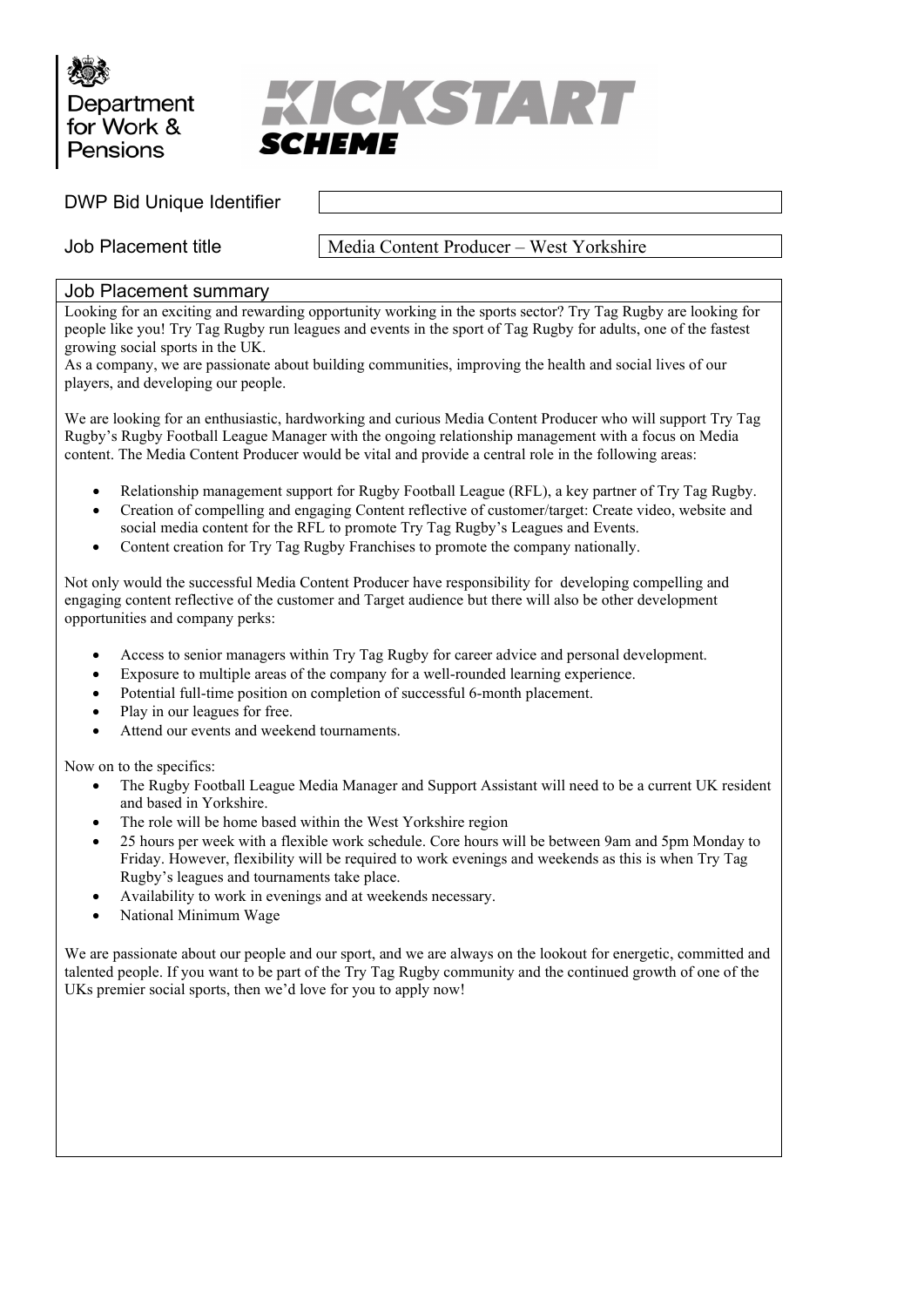



Essential skills, experience and qualifications

- Previous design experience essential
	- DBS check required to be provided by the Employer
	- Proficient in Adobe/similar suite of programmes
	- Videography and editing experience essential for this role
	- Photography skills essential
	- Ability to work from home
	- Interest and experience in using social (Facebook, Instagram, Twitter)
- Interest in sport preferred
- Interested candidates to be creative, able to produce ideas, committed, eager to learn and enthusiastic
- Passionate and committed to delivering great quality work

Job category (DWP use only)

Number of hours per week 25 hours

Working pattern and contracted hours (including any shift patterns)

25 hours per week with a flexible work schedule. Core hours will be between 9am and 5pm Monday to Friday. However, flexibility will be required to work evenings and weekends as this is when Try Tag Rugby's leagues and tournaments take place. Evening work is typically between 6pm-10pm and at weekends between 10am and 5pm

Hourly rate of pay National Minimum Wage

## Details of employability support (training opportunities/mentor)

• Mentoring, career advice and support from management and company owners

- Ongoing on the job training
- Training provided by an intermediary body

The Gateway will be offering very comprehensive employability support utilising specialist partners with extensive experience of delivering this type of support on similar programmes. The employee will be assigned a careers coach to work with them before, during and after the placement and to act as a mentor or coach. We will be offering all the required training that employees must undertake including but not limited to: Time-keeping, Attendance, Teamwork, Communication, Remote Working, Confidence and assertiveness in the workplace. The specific employability courses that will be co-ordinated by their careers coach are:Job searching, CV Writing, Interview Techniques, Setting Career Goals, Developing transferable skills.

We are also encouraging employees in conjunction with the employers to undertake further online or virtual training courses on transferable skills, from a vast range we've managed to source through partners. We will also be signposting to free accredited courses. We'll be offering enrichment activities on taking on big challenges, goal-setting, resilience, attitude, growth mindset, determination, persistence, mental toughness, preparation and how to use the programme as a springboard for their future career and life, helping the employees to significantly increase their chances of making the programme a success. Activities will include talks, guidance, webinars from sports stars, prominent speakers, authors and psychologists. We hope the employees will move to a permanent role at the end of the placement. If they do not, they will have been equipped with improved skills, experience and confidence when returning to the jobs market. Employees will collate this onto a CV and LinkedIn profile in a portfolio format so that they can evidence the new skills, experiences, qualifications and training that they've been given. They will also be presented with a Kickstart certificate from us to reward them for their successful participation in all the mandatory and voluntary training at completion of their six months.

Hopefully, a high percentage of employers will see what these young employees bring to their organisations and the employee will have impressed them during this initial 6 months, so that the employee is taken on permanently afterwards or progress into other employment, an apprenticeship, or further/higher education.

We also realise that there's only so much we can do remotely for the employees so are offering a package of training and support to employers to help them make the placement a positive experience and help them to support the young person to progress, develop, learn and grow.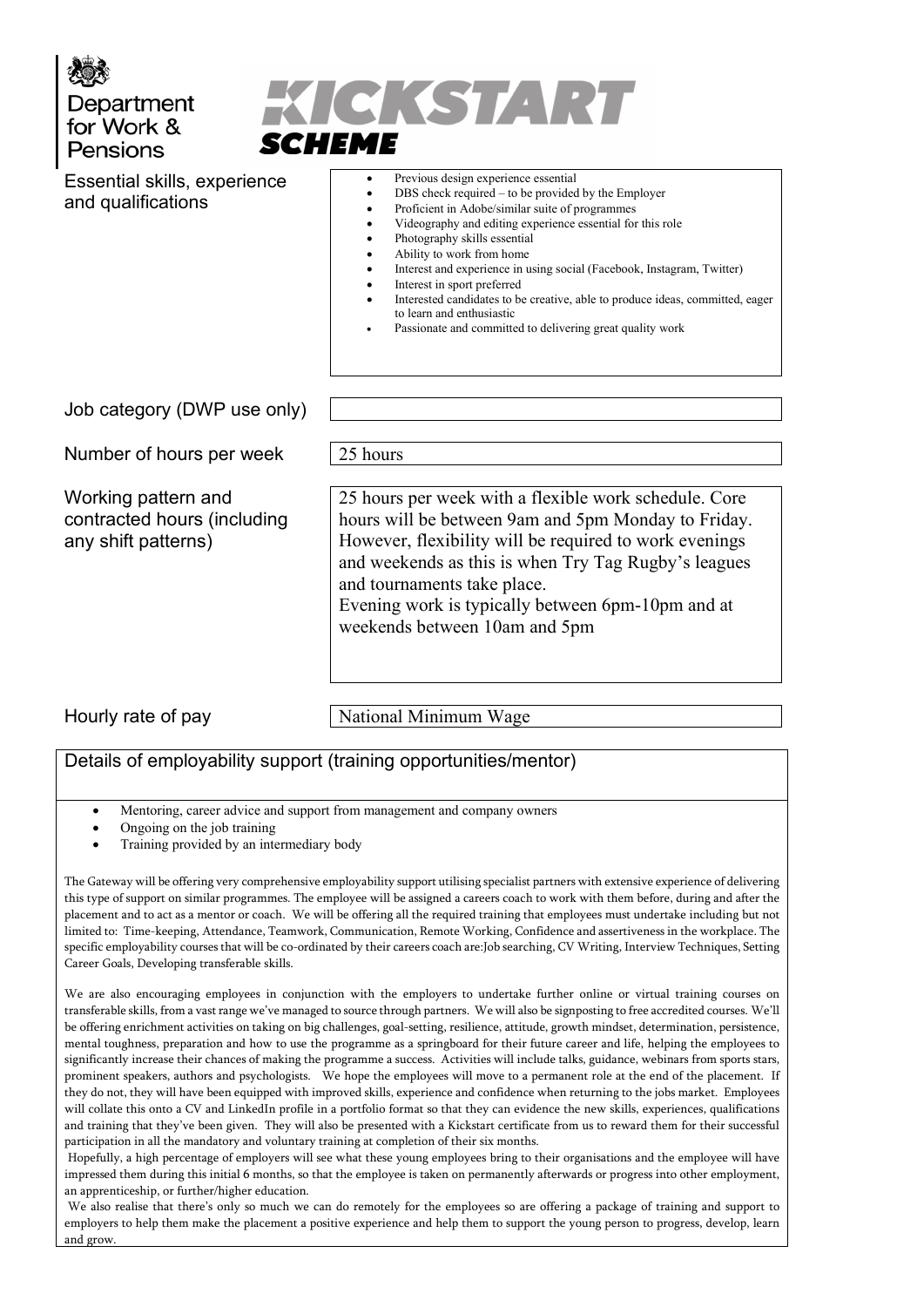



Company name Try Tag Rugby Limited

Closing date for applications  $15<sup>th</sup>$  May 2021

Using the table on the next page please provide details for each Job Placement by location.